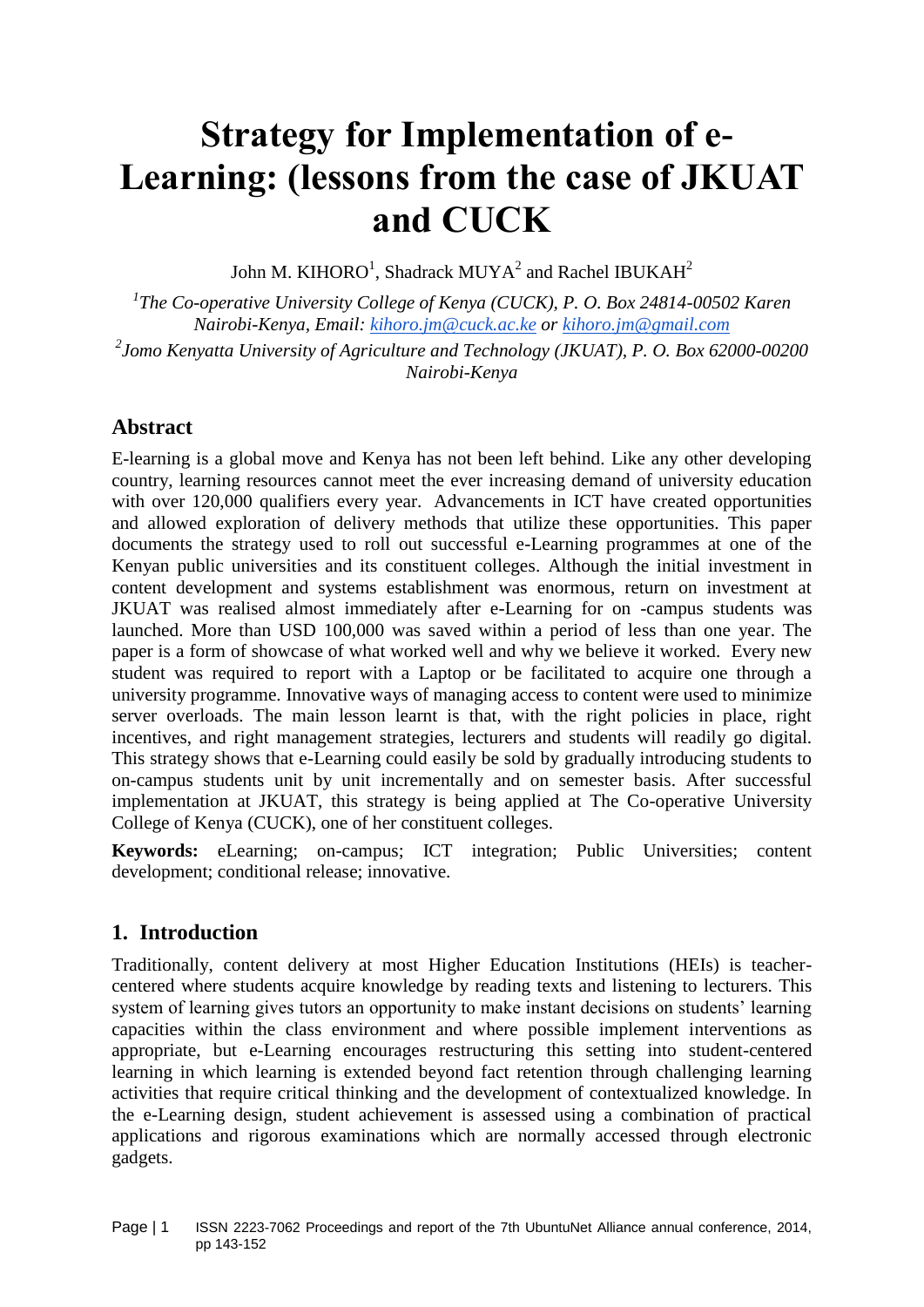In Kenya, the global move to go digital in content delivery has been enhanced by the current government which has been sold as the digital government sending the Universities back to the track of integrating ICTs in their mode of delivery of content to their students. Just like any other developing country, learning resources in Kenyan Universities cannot meet the ever increasing demand of university education with over 120,000 qualifiers every year. Advancements in ICT has created opportunities and allowed exploration of delivery methods that utilize these opportunities. There have been encouraging case studies which are documented by Locke (2010) in which; M-learning has been identified as a catalyst of building more flexible programmes. Recently, the Aga Khan University-Institute for Educational Development, Eastern Africa made a bold venture and included mobile learning component certificate courses, a step that reflected quick institutional change and learner benefit (Onguko, 2010). This innovation has led to recognition of the need to utilize locally available technologies in delivery of programs by the university.

Effort to implement e-Learning at Jomo Kenyatta University of Agriculture and Technology (JKUAT) dates back to 2006 but for a long time, the implementation policy appeared to be that of a willing buyer willing seller. Many attempts were made to make e-Learning a reality but minimal progress was made largely because of lack of support from top management. Between 2007 and 2009, a pilot programme was tried but it died as soon as it was started due to policy issues. In 2009 an e-readiness survey by Kenya Education Network (KENET) placed Jomo Kenyatta University of Agriculture & Technology (JKUAT) as one of the topranked universities in East Africa based on staging of the 17 indicators of e-readiness survey framework used. As such a JKUAT team was granted research funds under KENET East African Universities Accession Project to undertake a project entitled "E-LEARNING ECO-SYSTEM FOR IMPLEMENTATION OF MOBILE LEARNING (A Case of JKUAT IT Students)". The results of this project which include use of dynamic quizzes for conditional release of lessons (Kihoro et al., 2013) largely contributed to the successful implementation of e-Learning at JKUAT. The study conducted under this project revealed that e-Learning if properly implemented may be superior to classroom based learning in terms of mastery of concepts. The lessons learned, the skills acquired and the server used in the project became key resources in achieving the results of this documentation.

In 2013, the top management never pushed the adoption process and incentives to lecturers were minimal. In 2012, the former school of e-Learning was merged with a directorate that was offering the fast depleting continuing education with a mandate to implement Open, Distance and e-Learning JKUAT. Riding on the results of the aforementioned successful M-Learning project, the new office embarked on content development process which yielded some results in February 2013. ODeL programmes were advertised and the first batch of 43 students admitted and officially oriented on 11th may 2013.

# **2. Description**

## **2.1 Systems**

Having undertaken KENET funded project and posted encouraging results, the national body was more than willing to go an extra mile in upscaling the project. The body offered to help with free hosting and collocation of servers. An open source survey system (Limesurvey system) was customized and configured to allow for electronic money transfer during online application by distance learners. MOODLE LMS was configured to allow use of any electronic gadget (Desktop, Laptop, and Tablet, Smartphone etc) to allow mobility of the learner. Both JKUAT and KENET were engaged to support and troubleshoot technical issues.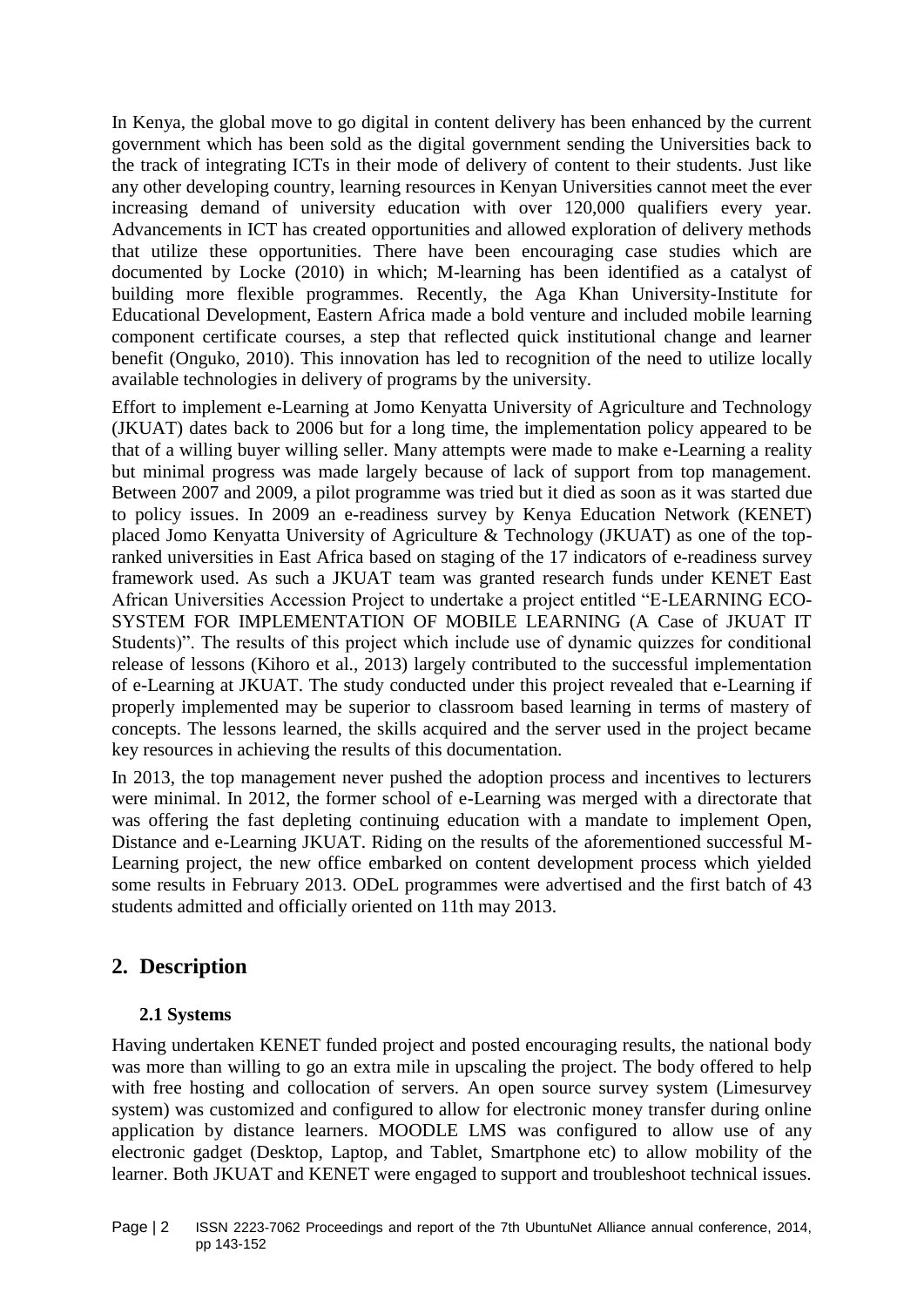## **2.2 Content development**

The CODs identified some lecturers to digitize their content as per guidelines provided by School of Open, Distance and eLearning (SODeL). The compensation policy was well communicated that each unit which is comprehensively done was to be paid an equivalent of one (1) part-time unit. Previous experience has already revealed that, working with MSWORD content was highly limiting and LaTeX gave a superior content in many aspects. The school advocated the use of LyX document processor (http://www.lyx.org) for flexibility in producing HTML and PDF formats of content and in future EPUB formats. The course manual was then broken down into ten (10) weekly lessons and implemented in the Topic format of MOODLE LMS.

## **2.3 Content Management**

Content was uploaded on MOODLE LMS which was hosted at KENET servers. Students were provided with the whole module manual which could be used downloaded and used offline. The learners were required to read and understand a Lesson presentation offline or otherwise in order to have the next presentation. Each lesson was accompanied by a dynamic quiz in which related questions were randomly pulled from a database of lesson questions. This allowed online tracking of learners' progress where they were required to read and understand sections of the content in order to respond correctly to lesson questions. Navigation to the next lesson was conditional on getting a score of at least 50% of the lesson questions. The concept of conditional release of lessons based on auto-marked quizzes was one unique innovation that enabled us to manage the large number of students. Without this tool, the facilitation would have become practically impossible because lecturers observed that online marking/assessment was more tedious than offline marking/assessment.

## **2.4 Students Management**

Each module was assigned a principal facilitator who was required to;

- 1. Enroll the paid up students into the module,
- 2. Create a database of questions corresponding to each lesson,
- 3. Create dynamic quizzes corresponding to each lesson and set conditions for release of the content,
- 4. Address all learner issues directly through the system,
- 5. Create all assessment tools including the end of semester examination and
- 6. Manage the examination process.

## **3. On-campus strategy**

Although SODeL mandate was to deliver distance and e-Learning programmes, the availability of relevant systems and content and the challenge of inadequate physical facilities (lecture rooms and seats) prompted the University to try an on-campus e-Learning solution. This was also due to slow uptake of purely distance e-Learning programmes with some parents expressing their fears and unwillingness to expose teenagers to uncontrolled internet at early age.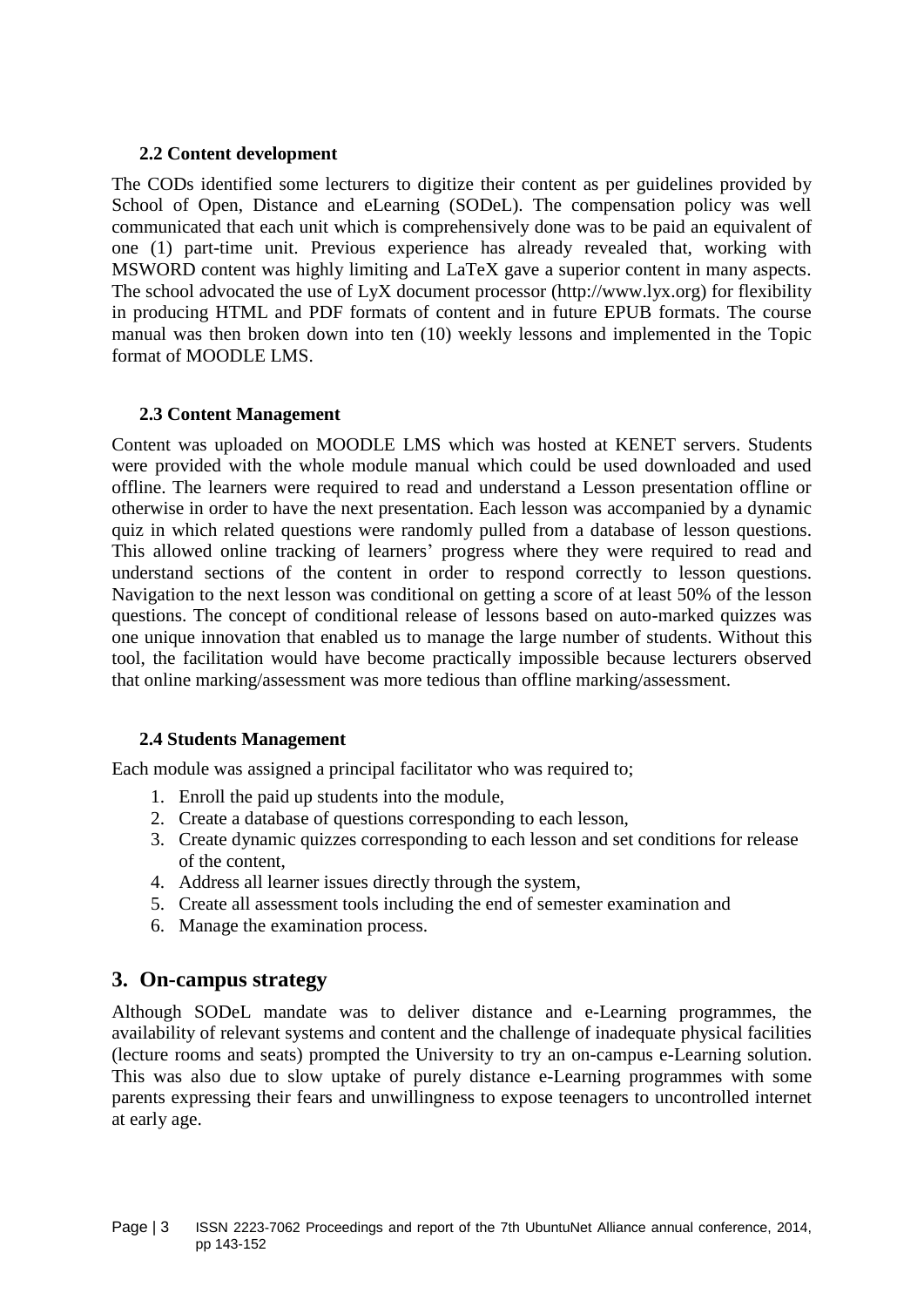Dziuban et al., (2004) identified three different modes of on campus e-learning implementations as;

- 1. Web-enhanced mode which involves enhancement of face-to-face teaching but students are required to attend all lectures.
- 2. Mixed mode (blended) instruction which involves a fundamental redesign of instruction in which some face-to-face teaching sessions are replaced with online instruction and
- 3. Wholly online instruction in which all content and instructions are provided online instruction with no face-to-face contact.

JKUAT, having tried the first two options earlier decided to try the third option because it has a potential to reduce the demand for on-campus facilities, such as classrooms and laboratories. The top management made it compulsory for every new reporting student to acquire a laptop. About 1000 first year students who reported in May 2013 were required to adhere to this requirement in order to take the HIV/AIDS unit online. SODeL was required to ensure that all the reporting students are taken through a thorough e-orientation on how to go about the online unit. This was done during the first week and all the students made aware of the mode of delivery and what was expected of them. Each student was given access to the Learning Management System (LMS) and initially required to practice on an e-orientation unit before embarking on the actual unit.

#### **3.1 Management of the process and policy implications**

Managing over 1000 students for some of whom were having their first online experience was not easy. SODeL had to assign two staff members to deal with students issues which included; forgetting passwords, requests for re-opening quizzes after exhaustion of the maximum attempts and failing to reach threshold score for the conditional release, issues to do with inaccessible server either due to memory loss or WI-FI failure.

The immediate financial implication was that instead of having normal classes of about 50 students (1000/50=20) for which the University should have paid out USD 1000 x 20= USD 20,000, the unit was fully facilitated by a single resource person. The standard teaching policy at JKUAT requires that 35% of the fees per student be used in facilitating the learning/teaching process including payment of the lecturers on part-time bases. Under this mode, less than 5% of the money was used. This experience and the cost saving implication opened the eyes of the University management to the fact that on-campus e-Learning could address some of the institutional challenges. Besides exploring the possibility of placing other units online, the following semester (September – December 2014) saw about 5000 first years placed online. This time the University was quick to provide the servers and most of the required equipment for local hosting of the servers. In addition a lab with 120 computers was also allocated to ensure that e-testing was possible. The students did most of the reading on their personal computers and could visit the lab once per week to do the lesson-associated quiz and then download the subsequent lesson.

The following are some key achievements since 2013;

- 1. At JKUAT, distance e-Learning programmes are now on offer and so far have attracted over 400 students mainly pursuing postgraduate programmes with a period of one year.
- 2. At least three University level units are offered online to on-campus students every semester leading to massive saving on payments to lecturers and efficient use of physical resources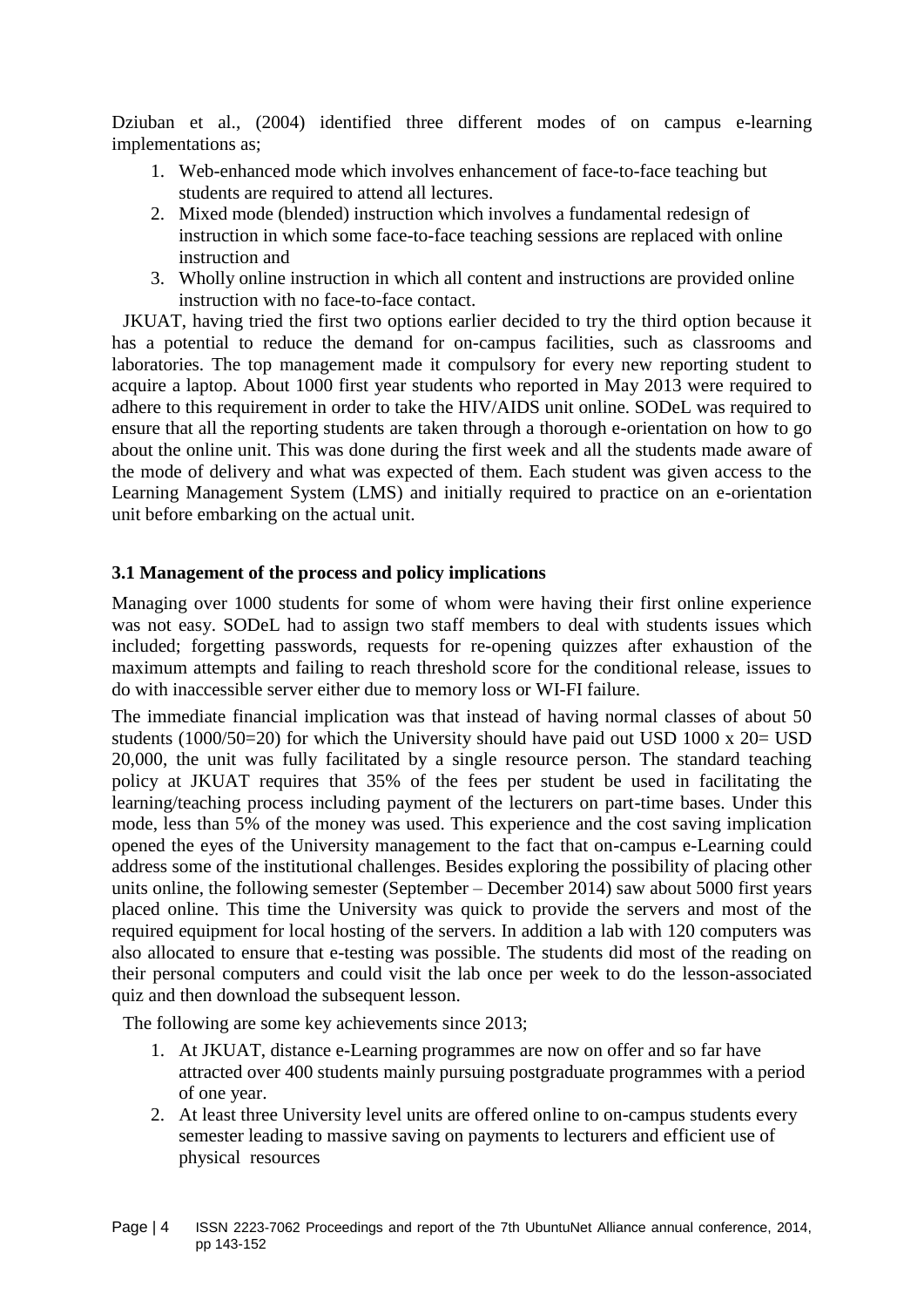3. CUCK has started the same mode and has been able to accommodate about 1000 students in a constrained environment and Units have been identified for each future semester.

In one of the Master programmes, the online class attracted over 30 applicants in a semester while the offline one attracted only 3 students clearly painting a bright future for distance e-Learning mode.



Figure 1 Student going through a lesson at work in his room

## **3.2 Feedback from Learner**

A short survey was carried out to find out the learners experiences at the Cooperative University College of Kenya (CUCK) and the following are the findings. The main focus was their general experience and the issues that they thought should be addressed if future units were to be offered online. Asked what they liked most about taking this unit online, the students mentioned mainly; instant marking of the dynamic quizzes because made them do more and more. Taking the unit online keeps the student occupied most of the time and the unit provided good reading material too which may have been missed or abandoned in classroom based learning. The ability to do the unit at their own pace and at any time was also exciting the students. This unit is "`fast, effective and mostly enjoyable" was a comment from one of the students.

Asked about what they did not like about taking the unit online, the answers included; Poor internet and Wi-Fi<sup>33</sup> connectivity, lack of enough computer labs. Some complained that they were using their own smart phones and required internet bundles. Figure 2 gives the ratings of some of the potential challenges to the students. It is clear from the figure that; poor internet connectivity is a main concern with over 90% of the students being affected; lack of computer lab time which is related to internet access affected more than 40% of the students. It is also clear that the student would be glad to have some interaction with the lecturers online. The use of discussion forums had been disabled during the course to avoid overloading the facilitator with many issues. A strategy for auto reply of student posts in a forum is being explored.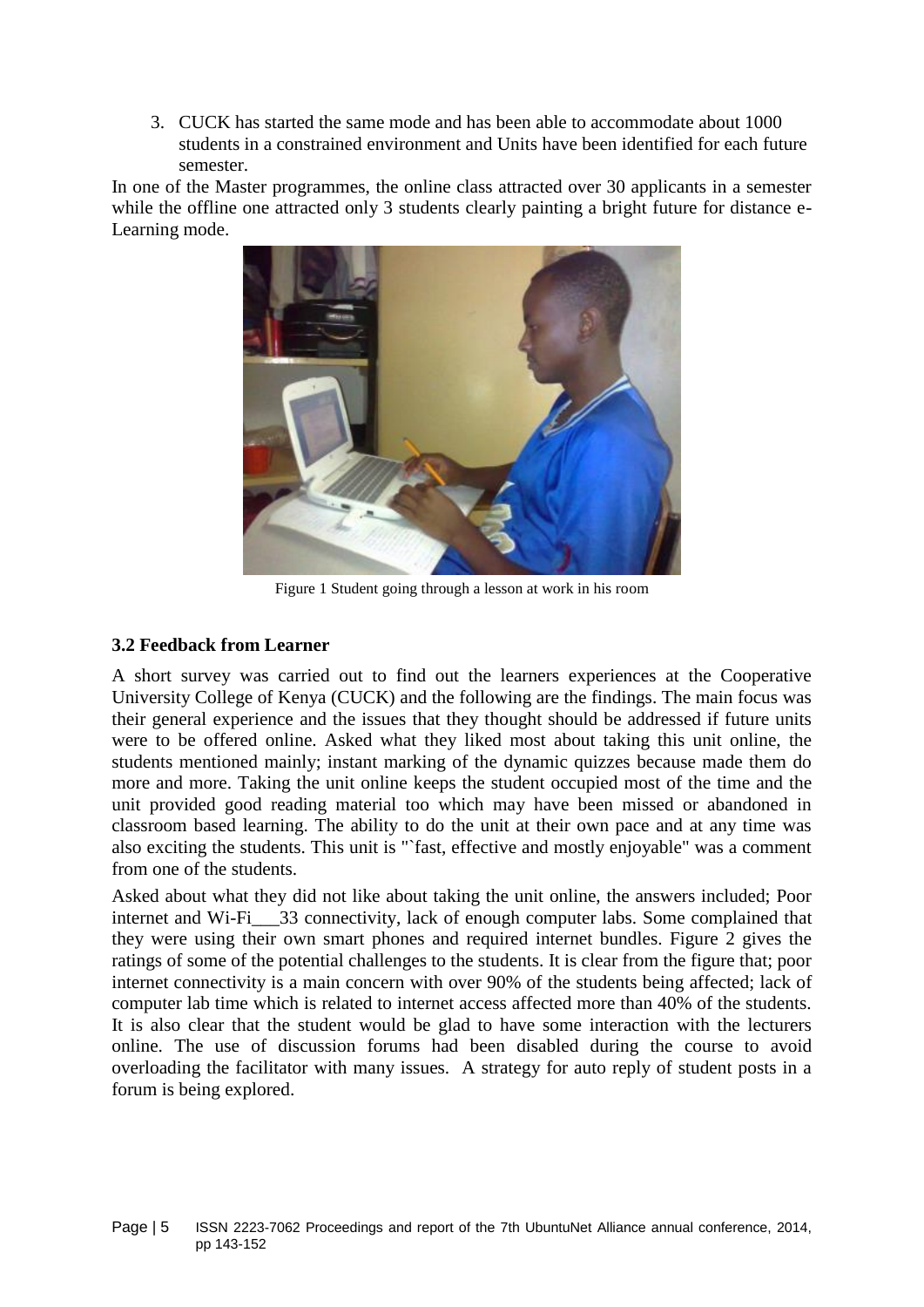

*Figure 2 Percentage of students affected by the identified issue* 

Asked if they could recommend the mode of learning to other students, about 90% said yes and all those who said no to this item had no previous exposure to computers. The students also recommended that an average of 3 units be placed under this mode of learning.

## **3.3 Lessons learned from the experience**

The experience helped us to identify the following challenges that hinder successful implementation of e-Learning in Universities. Some of them are highlighted in the following sections

Although budget allocation is important, its implementation is more important. In the case of JKUAT the process of acquiring e-Learning servers started way back in 2007 but the realization came in 2013, seven years later!. In all the subsequent years, the budget allocation was provided for but the year closed having not delivered the same either due to procurement procedures and cash flow problems. Leaders should be proactive and should not wait to see the benefits from donor funded projects before the move to action. Some management decisions can go along way into harnessing the process of adoption of e-Learning. Policies controlling moonlighting and embedding content digitization into academic staff performance contracts can only be driven by the top managers. On several occasions, this was suggested in writing but not given much consideration. It is worth noting that until key policies on incentives and acquisition of laptops, there was very little progress.

With support policies, there are two other key aspects that must be addressed, the content and the delivery systems:

**Content:** e-content is a key component of the e-Learning undertaking. The choice of whether to have comprehensive content or linking students to OER resources with specific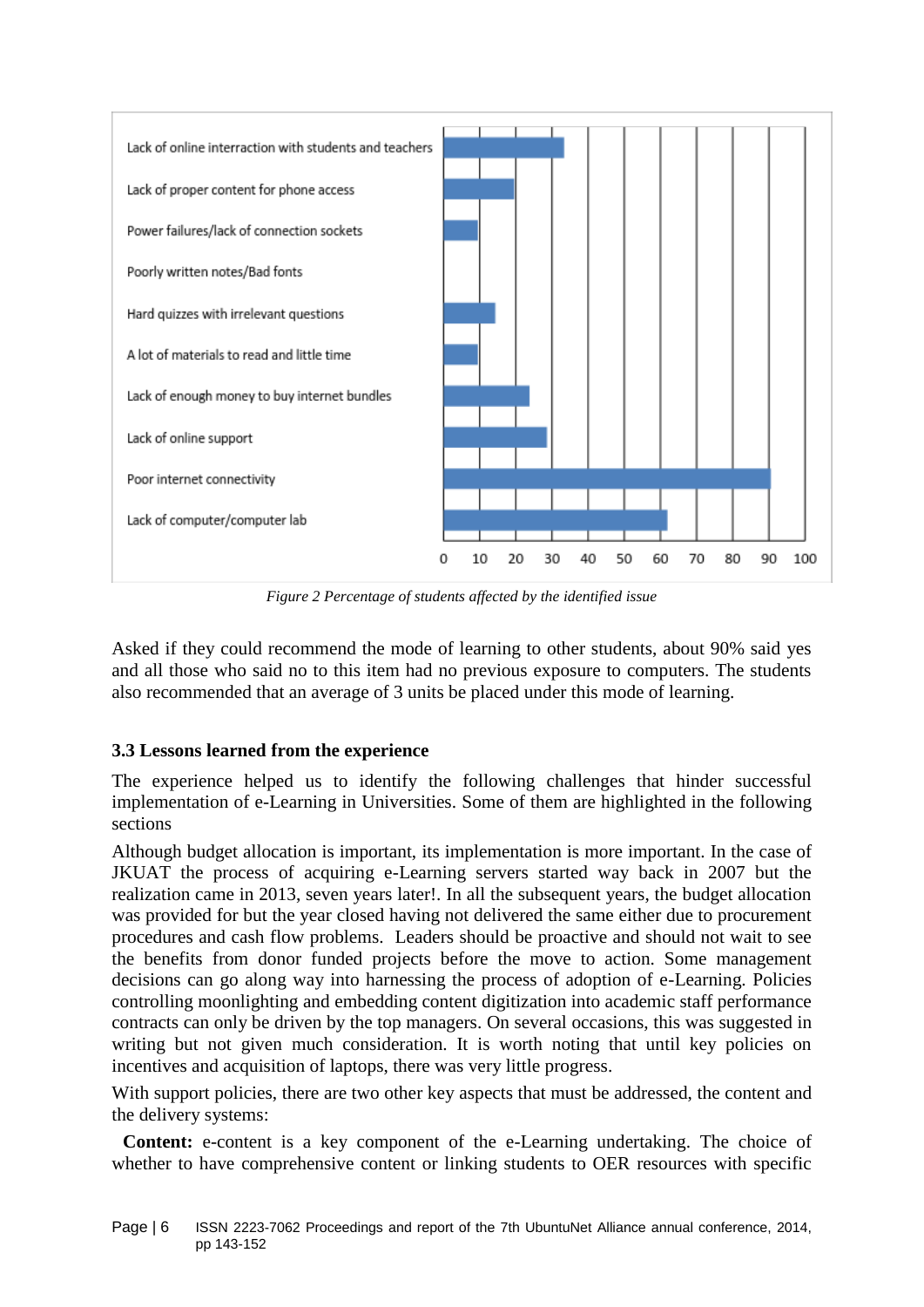instructions is dependent on the supporting infrastructure. Although the use of OER resources could provide readily made learning materials, subject experts have a role to reorganize the materials in a coherent manner that suits their unit or/and provide specific instructions on how they should be used. Some sites do not allow downloads and so the learners may be forced to remain online and sometimes use their internet bundles. JKUAT model was to have all the lecture notes compiled into one complete teaching manual which was later broken into 10 lessons each expected to take 3 hours offline and 1 hour online. A total of 4 fours per week translate to 40 hours. The written CAT and Examination build up the contact hours to 42 or 45 as required by the regulating bodies. To ensure that the content was interactive, it was expected that the Authors would go through relevant training in order to do their own content conversion. Unfortunately, very few (less than 10% of the targeted) were available for the scheduled training and even those who were trained immediately resumed their busy part-time schedule and majority failed to do the conversion. Instead they put together their notes in MS Word and delivered them to the SODeL for conversion by the section. This demanded that SODeL engages content conversion clerks. Due to challenges on instructional design, the content development/packaging was restricted to some disciplines. Engineering and highly practical programmes were avoided because their instructional design requires more advanced ICT skills.

Although the intention was to provide highly interactive content offline in interactive PDFs including embedded quizzes (Horan and Lavelle, 2003), this happened in some few units due to the passive role of the content authors. Some units were delivered for conversion without examples, exercise and questions for embedded quizzes as prescribed.

**Delivery systems:** Implementation of Learning Management System (LMS) based e-Learning for Distance Learners may not be a big issue due to the fact that all that is required is a hosted server with appropriate content in a versatile LMS. The users can then start interacting assuming that each meets the costs of access. This means that the server could even be placed in a remote place and all the institution needs to do is to facilitate the lecture/online facilitator with reliable internet access. When the same is meant for on-campus students, fresh demands are placed on the ICT department. Besides justifying why to improve an already working system, there is need for infrastructural upgrade including providing additional power and Wi-Fi<sup>233</sup> connection points. Since the implementation is for many users, the server requirements are quite high and if internet is to be used throughout the cost could be limiting thus the recommended use of intranet. JKUAT and CUCK adopted the mixture of intranet and internet but placed the servers locally but allow for internet access of the same through Kenya Education Network (KENET).

The team also identified that some of the challenges are beyond the institutions. They include

- 1. Inadequate funding by government and planners and the government making it hard for managers to implement new ideas without looking at the immediate financial benefits.
- 2. Appointments of top managers who have no passion for use of ICTs and promotion criteria that is focused on traditional parameters.
- 3. Lack of qualified e-curriculum for instructional designers in the market.

# **4. Conclusion**

This paper has provided some insights into implementation of on-campus e-learning as a way of addressing shortage in physical resources. The model works best if targeted to young school leavers who are not engaged elsewhere and so are unwilling to take up distance e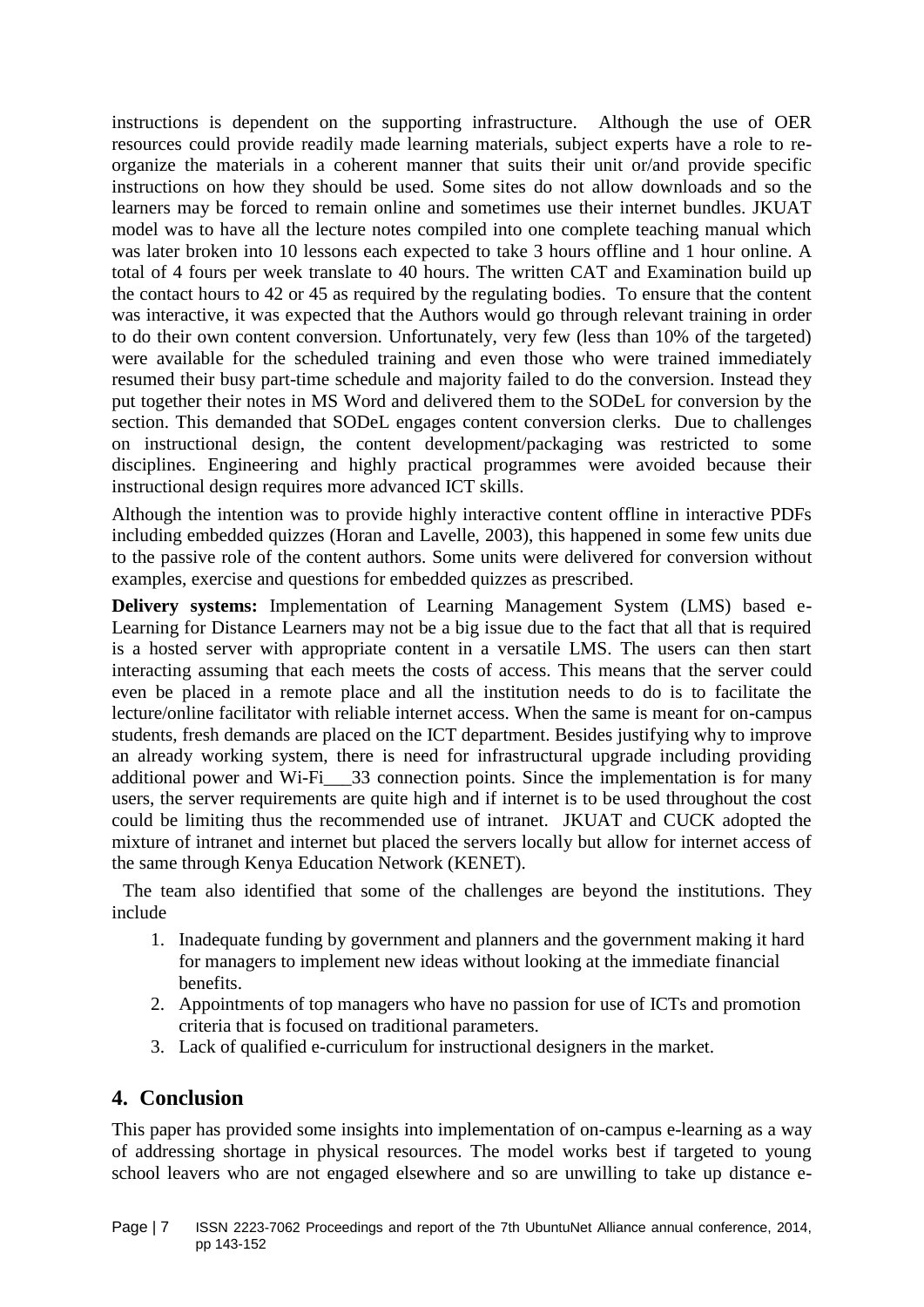Learning programmes. The main lesson learnt is that, with the right policies in place, right incentives, and right management strategies, lecturers and students will readily go digital.

The concept of conditional release of lessons based on auto-marked quizzes is unique innovation that enabled implementation of e-Learning to a large number of students. It is also observed that, students are willing to be physically present within the campus but unwilling to attend classes and so a blended programme in which some units are taught face-to-face and the rest placed is quite attractive. This strategy shows that e-Learning could easily be sold by gradually introducing students to it incrementally and on semester basis. In so doing the University can benefit from the rapid growth in ICTs and also ensure that the social dimension of young learners is not affected.

# **Acknowledgements**

The Authors would wish to acknowledge the contributions made by the two institutions; JKUAT and CUCK. We are also particularly grateful to KENET for funding the mini-project under Kenya Accession Project whose results fueled the current moves.

# **References**

Dziuban, C. D., Hartman, J.L. and. Moskal, P.D. "Blended learning." *EDUCAUSE Center for Applied Research Bulletin* 7.1 (2004): p.12.

Horan, R., and Lavelle, M. (2003) "Interactive PDF documents." *MSOR Connections* 3. (2) p.32

Kihoro, J. M, Philip A O., Boniface M K., Joseph M W & Ibukah, R.W. (2013), *E-learning eco-system for mobility and effective learning: A case of JKUAT IT students*, in 'IST-Africa Conference and Exhibition (IST-Africa), 2013', IEEE, pp. 1–9.

Locke, C. (2010), *mLearning: A platform for educational opportunities at the base of the pyramid*, Technical report, GSMA Development Fund, http://www.mobileactive.org [Accessed Oct 2012.]

Onguko, B. (2010), *Design, implementation and institutionalization of mobile learning in higher education*, Technical report, Aga Khan University, Institute for Educational Development, Eastern Africa and University of Calgary, http://wikieducator.org. [Accessed 12/9/2011.]

# **Biographies**

John Mwaniki Kihoro is a self-driven and highly motivated individual who has passion for Technology driven solutions to problems affecting mankind. In the last 5 years, John's effort has enabled individuals and institutions to embrace technology in automating processes. Although John is an Associate Professor of Applied Statistics, he has professional training in Information and Communication Technology (ICT) and his passion has made him make as much impact in that field as in his field of academic specialization. His ICT passion and orientation has earned him appointments in related fields; currently as the Director in charge of Computing and eLearning at CUCK. He is a proud holder of two ICT associated awards

- Kenya Education Network (KENET) innovation Champion of the year (2012)
- Distinguished Scholar Award (DSA)-2013 ICTAK AWARDS for Kenya @50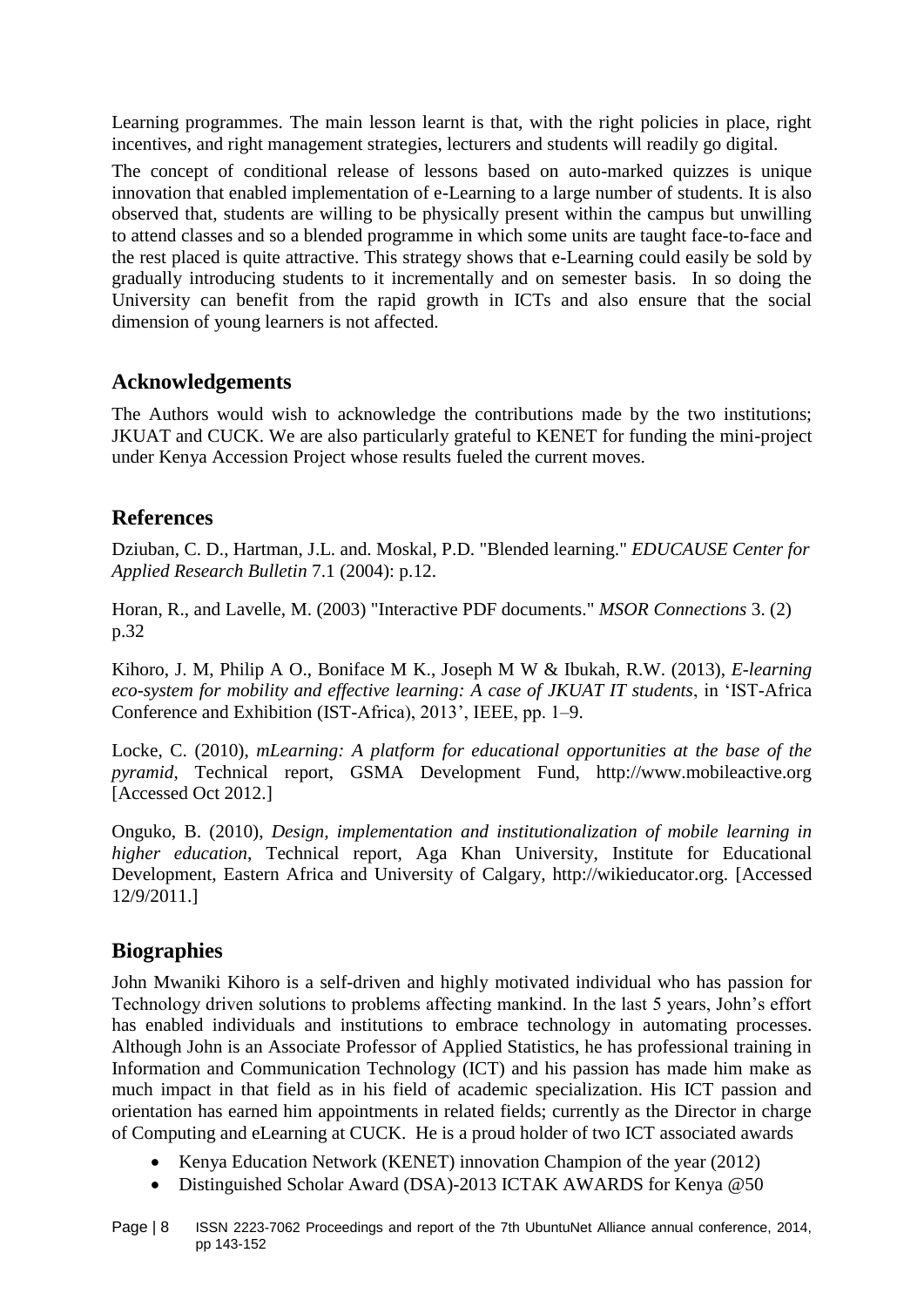He is also a regular Consultant in Research methods and Statistical Data Analysis.

The most recent consultancy in eLearning was Consultant Trainer on MOODLE LMS and eLearning EDULINK eLEFANS (elefans.org) - project e-learning training 8/9/2014- 12/9/2014 at Kenyatta University, Kenya.

**Shadrack M. Muya:** Besides having a PhD in Biological Sciences, Dr Shadrack Muya has a keen interest in application of technology in knowledge transmission. He implements online content sharing with students and even popularised e-Learning in JKUAT. It was therefore easy for him to adopt use of e-Learning programmes because he had already digitized the content of most of the Units he teaches. Although he is not an IT guru, Dr Muya is a clear illustration of how leveraging technology can implement knowledge sharing on an e-Learning platform. He is currently the principal course coordinator for a University Unit (HIV/AIDS) that is taught online to all first years. He has a wealth of knowledge in implementing e-Learning program to large groups.

**Rachel Wangui Ibukah:** Self-motivation is the drive behind Rachel's achievement. She has Information Systems expertise and has worked with Learning Management Systems for the last 7 years. She has co-authored a journal paper: *E-learning eco-system for mobility and effective learning: A case of JKUAT IT students*, in 'IST-Africa Conference and Exhibition (IST-Africa), 2013', IEEE, pp. 1–9. She is currently pursuing her MSc in Computer Information Systems. Her work involves administering all JKUAT Distance Learning Students.